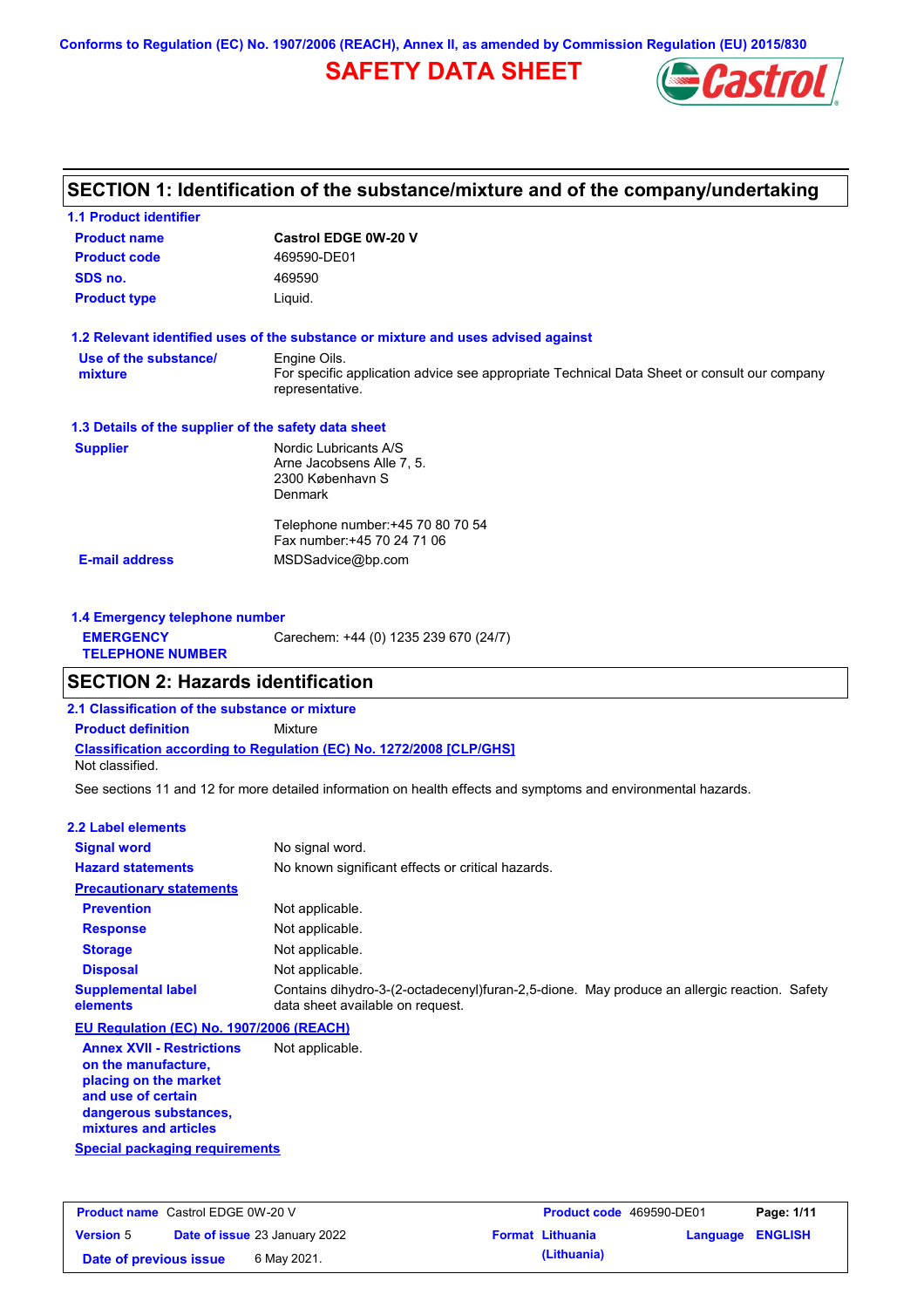# **SECTION 2: Hazards identification**

| <b>Containers to be fitted</b><br>with child-resistant<br>fastenings                                              | Not applicable.                                                                                                                                                                                                          |
|-------------------------------------------------------------------------------------------------------------------|--------------------------------------------------------------------------------------------------------------------------------------------------------------------------------------------------------------------------|
| <b>Tactile warning of danger</b>                                                                                  | Not applicable.                                                                                                                                                                                                          |
| 2.3 Other hazards                                                                                                 |                                                                                                                                                                                                                          |
| <b>Results of PBT and vPvB</b><br>assessment                                                                      | Product does not meet the criteria for PBT or vPvB according to Regulation (EC) No. 1907/2006,<br>Annex XIII.                                                                                                            |
| <b>Product meets the criteria</b><br>for PBT or vPvB according<br>to Regulation (EC) No.<br>1907/2006, Annex XIII | This mixture does not contain any substances that are assessed to be a PBT or a vPvB.                                                                                                                                    |
| Other hazards which do<br>not result in classification                                                            | Defatting to the skin.<br>USED ENGINE OILS<br>Used engine oil may contain hazardous components which have the potential to cause skin<br>cancer.<br>See Toxicological Information, section 11 of this Safety Data Sheet. |

## **SECTION 3: Composition/information on ingredients**

### **3.2 Mixtures**

Mixture **Product definition**

| <b>Product/ingredient</b><br>name                             | <b>Identifiers</b>                                                                      | %         | <b>Regulation (EC) No.</b><br>1272/2008 [CLP] | <b>Type</b> |
|---------------------------------------------------------------|-----------------------------------------------------------------------------------------|-----------|-----------------------------------------------|-------------|
| Distillates (petroleum), hydrotreated<br>heavy paraffinic     | REACH #: 01-2119484627-25<br>EC: 265-157-1<br>CAS: 64742-54-7<br>Index: 649-467-00-8    | ≥50 - ≤75 | Asp. Tox. 1, H304                             | [1] [2]     |
| Distillates (petroleum), hydrotreated<br>heavy paraffinic     | REACH #: 01-2119484627-25<br>EC: 265-157-1<br>CAS: 64742-54-7<br>Index: 649-467-00-8    | ≥10 - ≤25 | Not classified.                               | $[2]$       |
| Distillates (petroleum), solvent-<br>dewaxed heavy paraffinic | REACH #: 01-2119471299-27 ≤3<br>EC: 265-169-7<br>CAS: 64742-65-0<br>Index: 649-474-00-6 |           | Not classified.                               | $[2]$       |
| bis(nonylphenyl)amine                                         | REACH #: 01-2119488911-28 ≤3<br>EC: 253-249-4<br>CAS: 36878-20-3                        |           | Aquatic Chronic 4, H413                       | $[1]$       |
| dihydro-3-(2-octadecenyl)furan-<br>2,5-dione                  | REACH #: 01-2120120387-61<br>EC: 266-561-0<br>CAS: 67066-88-0                           | ≤0.3      | Skin Irrit. 2, H315<br>Skin Sens. 1B, H317    | $[1]$       |

**Type** 

[1] Substance classified with a health or environmental hazard

[2] Substance with a workplace exposure limit

[3] Substance meets the criteria for PBT according to Regulation (EC) No. 1907/2006, Annex XIII

[4] Substance meets the criteria for vPvB according to Regulation (EC) No. 1907/2006, Annex XIII

[5] Substance of equivalent concern

[6] Additional disclosure due to company policy

Occupational exposure limits, if available, are listed in Section 8.

## **SECTION 4: First aid measures**

### **4.1 Description of first aid measures**

| Eye contact                              | In case of contact, immediately flush eyes with plenty of water for at least 15 minutes. Eyelids<br>should be held away from the eyeball to ensure thorough rinsing. Check for and remove any<br>contact lenses. Get medical attention. |                          |            |
|------------------------------------------|-----------------------------------------------------------------------------------------------------------------------------------------------------------------------------------------------------------------------------------------|--------------------------|------------|
| <b>Skin contact</b>                      | Wash skin thoroughly with soap and water or use recognised skin cleanser. Remove<br>contaminated clothing and shoes. Wash clothing before reuse. Clean shoes thoroughly before<br>reuse. Get medical attention if irritation develops.  |                          |            |
| <b>Product name</b> Castrol EDGE 0W-20 V |                                                                                                                                                                                                                                         | Product code 469590-DE01 | Page: 2/11 |

|                        |                                      |                         |                         | . |
|------------------------|--------------------------------------|-------------------------|-------------------------|---|
| <b>Version 5</b>       | <b>Date of issue 23 January 2022</b> | <b>Format Lithuania</b> | <b>Language ENGLISH</b> |   |
| Date of previous issue | 6 May 2021.                          | (Lithuania)             |                         |   |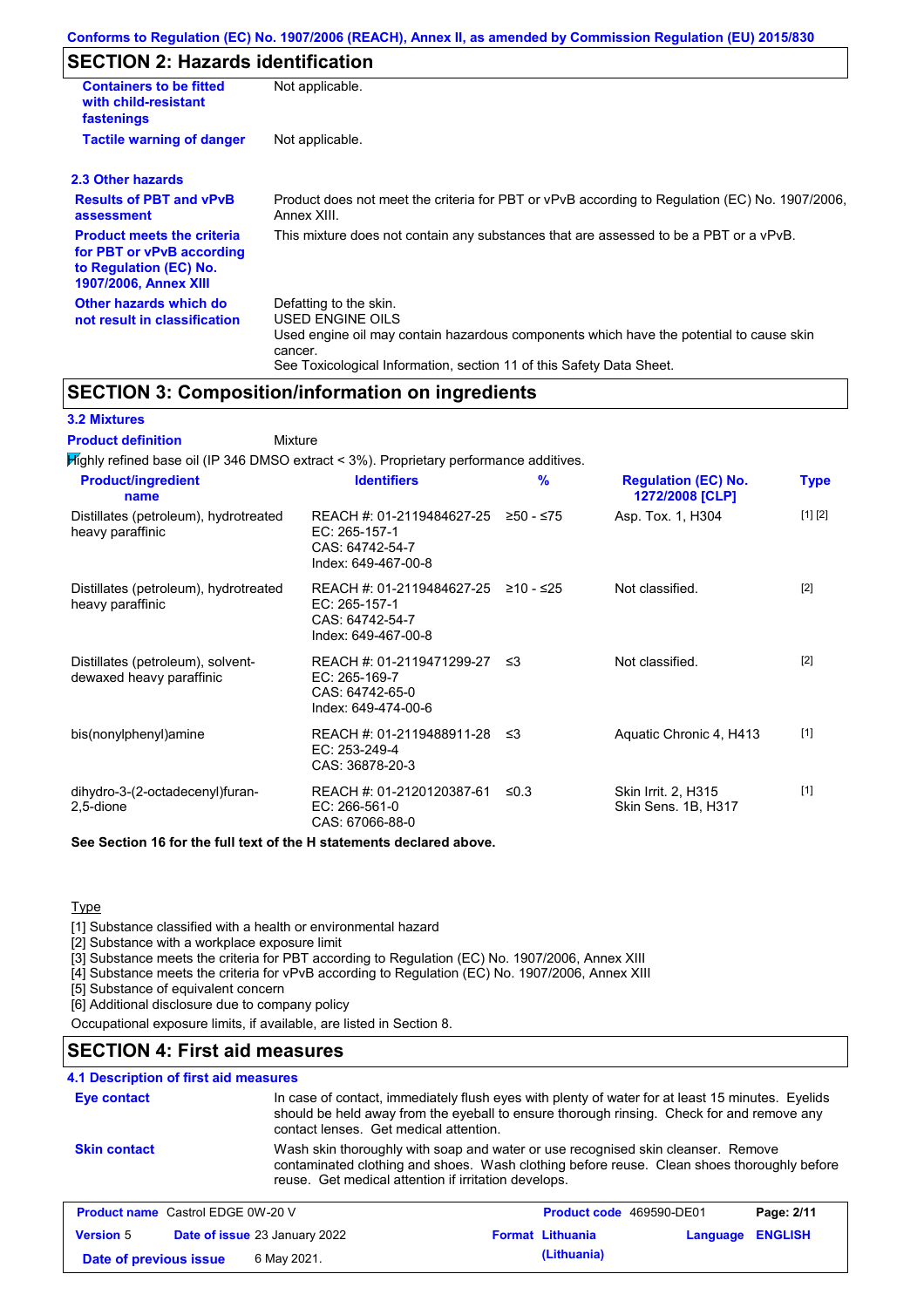## **Conforms to Regulation (EC) No. 1907/2006 (REACH), Annex II, as amended by Commission Regulation (EU) 2015/830**

# **SECTION 4: First aid measures**

| <b>Inhalation</b>                 | If inhaled, remove to fresh air. In case of inhalation of decomposition products in a fire,<br>symptoms may be delayed. The exposed person may need to be kept under medical<br>surveillance for 48 hours. Get medical attention if symptoms occur. |
|-----------------------------------|-----------------------------------------------------------------------------------------------------------------------------------------------------------------------------------------------------------------------------------------------------|
| Ingestion                         | Do not induce vomiting unless directed to do so by medical personnel. Get medical attention if<br>symptoms occur.                                                                                                                                   |
| <b>Protection of first-aiders</b> | No action shall be taken involving any personal risk or without suitable training.                                                                                                                                                                  |

### **4.2 Most important symptoms and effects, both acute and delayed**

See Section 11 for more detailed information on health effects and symptoms.

| <b>Potential acute health effects</b> |                                                                                                                     |
|---------------------------------------|---------------------------------------------------------------------------------------------------------------------|
| <b>Inhalation</b>                     | Exposure to decomposition products may cause a health hazard. Serious effects may be<br>delayed following exposure. |
| <b>Ingestion</b>                      | No known significant effects or critical hazards.                                                                   |
| <b>Skin contact</b>                   | Defatting to the skin. May cause skin dryness and irritation.                                                       |
| Eye contact                           | No known significant effects or critical hazards.                                                                   |
|                                       | Delayed and immediate effects as well as chronic effects from short and long-term exposure                          |
| <b>Inhalation</b>                     | Overexposure to the inhalation of airborne droplets or aerosols may cause irritation of the<br>respiratory tract.   |
| <b>Ingestion</b>                      | Ingestion of large quantities may cause nausea and diarrhoea.                                                       |
| <b>Skin contact</b>                   | Prolonged or repeated contact can defat the skin and lead to irritation and/or dermatitis.                          |
| Eye contact                           | Potential risk of transient stinging or redness if accidental eye contact occurs.                                   |
|                                       |                                                                                                                     |

### **4.3 Indication of any immediate medical attention and special treatment needed**

| <b>Notes to physician</b> | Treatment should in general be symptomatic and directed to relieving any effects.   |
|---------------------------|-------------------------------------------------------------------------------------|
|                           | In case of inhalation of decomposition products in a fire, symptoms may be delayed. |
|                           | The exposed person may need to be kept under medical surveillance for 48 hours.     |

# **SECTION 5: Firefighting measures**

| 5.1 Extinguishing media                                                                                                                                                                                           |                                                                                                                                                                                                                                                                                                                                                                   |  |  |  |
|-------------------------------------------------------------------------------------------------------------------------------------------------------------------------------------------------------------------|-------------------------------------------------------------------------------------------------------------------------------------------------------------------------------------------------------------------------------------------------------------------------------------------------------------------------------------------------------------------|--|--|--|
| <b>Suitable extinguishing</b><br>media                                                                                                                                                                            | In case of fire, use foam, dry chemical or carbon dioxide extinguisher or spray.                                                                                                                                                                                                                                                                                  |  |  |  |
| <b>Unsuitable extinguishing</b><br>media                                                                                                                                                                          | Do not use water jet. The use of a water jet may cause the fire to spread by splashing the<br>burning product.                                                                                                                                                                                                                                                    |  |  |  |
| 5.2 Special hazards arising from the substance or mixture                                                                                                                                                         |                                                                                                                                                                                                                                                                                                                                                                   |  |  |  |
| <b>Hazards from the</b><br>substance or mixture                                                                                                                                                                   | In a fire or if heated, a pressure increase will occur and the container may burst.                                                                                                                                                                                                                                                                               |  |  |  |
| Combustion products may include the following:<br><b>Hazardous combustion</b><br>carbon oxides (CO, CO <sub>2</sub> ) (carbon monoxide, carbon dioxide)<br>products<br>nitrogen oxides (NO, NO <sub>2</sub> etc.) |                                                                                                                                                                                                                                                                                                                                                                   |  |  |  |
| <b>5.3 Advice for firefighters</b>                                                                                                                                                                                |                                                                                                                                                                                                                                                                                                                                                                   |  |  |  |
| <b>Special precautions for</b><br>fire-fighters                                                                                                                                                                   | No action shall be taken involving any personal risk or without suitable training. Promptly<br>isolate the scene by removing all persons from the vicinity of the incident if there is a fire.                                                                                                                                                                    |  |  |  |
| <b>Special protective</b><br>equipment for fire-fighters                                                                                                                                                          | Fire-fighters should wear appropriate protective equipment and self-contained breathing<br>apparatus (SCBA) with a full face-piece operated in positive pressure mode. Clothing for fire-<br>fighters (including helmets, protective boots and gloves) conforming to European standard EN<br>469 will provide a basic level of protection for chemical incidents. |  |  |  |

## **SECTION 6: Accidental release measures**

|                                | 6.1 Personal precautions, protective equipment and emergency procedures                                                                                                                                                                                                                                                             |
|--------------------------------|-------------------------------------------------------------------------------------------------------------------------------------------------------------------------------------------------------------------------------------------------------------------------------------------------------------------------------------|
| For non-emergency<br>personnel | No action shall be taken involving any personal risk or without suitable training. Evacuate<br>surrounding areas. Keep unnecessary and unprotected personnel from entering. Do not touch<br>or walk through spilt material. Floors may be slippery; use care to avoid falling. Put on<br>appropriate personal protective equipment. |
| For emergency responders       | If specialised clothing is required to deal with the spillage, take note of any information in<br>Section 8 on suitable and unsuitable materials. See also the information in "For non-<br>emergency personnel".                                                                                                                    |

| <b>Product name</b> Castrol EDGE 0W-20 V |  |                                      | <b>Product code</b> 469590-DE01 |                         | Page: 3/11       |  |
|------------------------------------------|--|--------------------------------------|---------------------------------|-------------------------|------------------|--|
| <b>Version 5</b>                         |  | <b>Date of issue 23 January 2022</b> |                                 | <b>Format Lithuania</b> | Language ENGLISH |  |
| Date of previous issue                   |  | 6 May 2021.                          |                                 | (Lithuania)             |                  |  |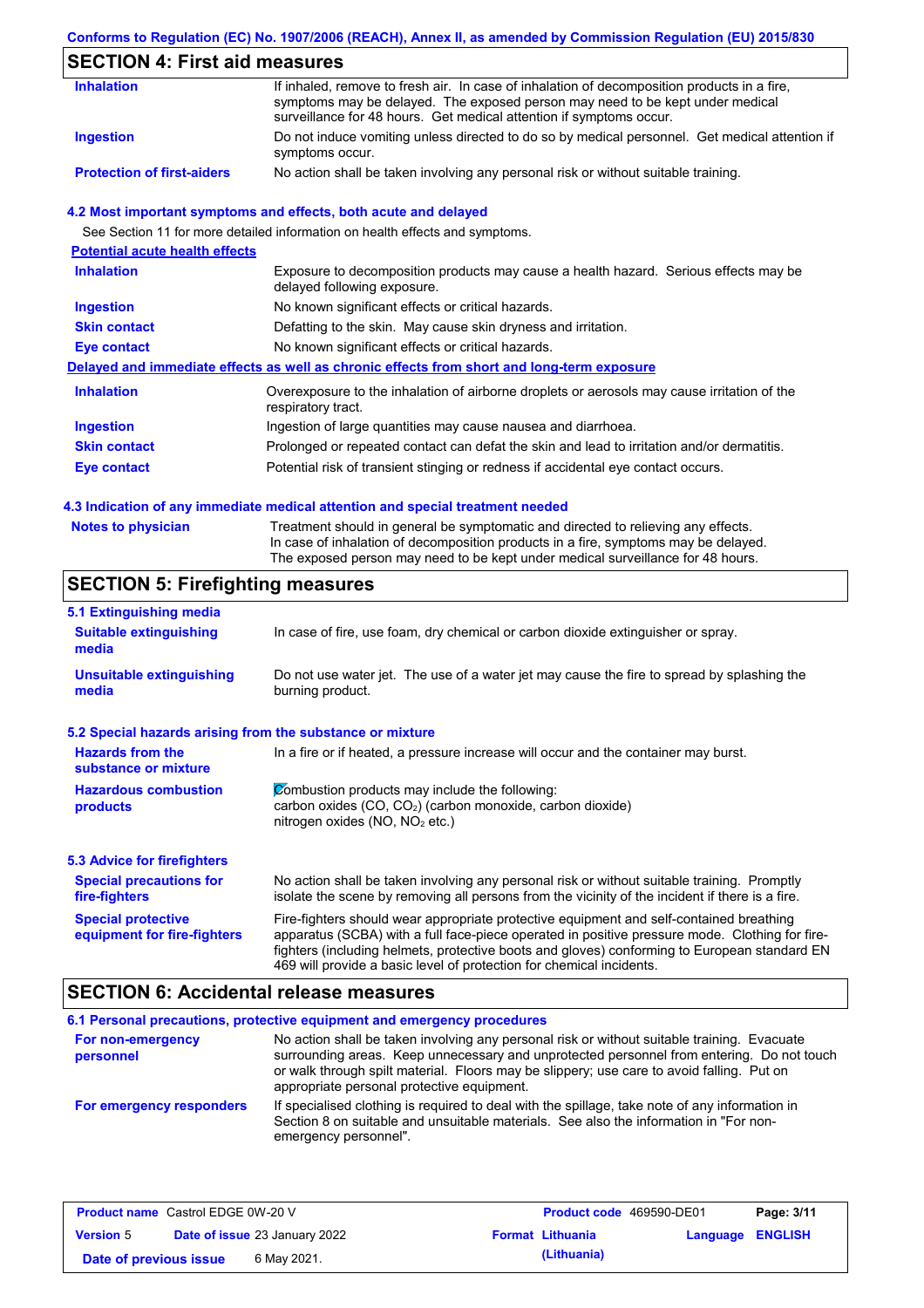# **SECTION 6: Accidental release measures**

| <b>6.2 Environmental</b><br>precautions   | Avoid dispersal of spilt material and runoff and contact with soil, waterways, drains and sewers.<br>Inform the relevant authorities if the product has caused environmental pollution (sewers,<br>waterways, soil or air).                                                                                                                                                                    |
|-------------------------------------------|------------------------------------------------------------------------------------------------------------------------------------------------------------------------------------------------------------------------------------------------------------------------------------------------------------------------------------------------------------------------------------------------|
|                                           | 6.3 Methods and material for containment and cleaning up                                                                                                                                                                                                                                                                                                                                       |
| <b>Small spill</b>                        | Stop leak if without risk. Move containers from spill area. Absorb with an inert material and<br>place in an appropriate waste disposal container. Dispose of via a licensed waste disposal<br>contractor.                                                                                                                                                                                     |
| <b>Large spill</b>                        | Stop leak if without risk. Move containers from spill area. Prevent entry into sewers, water<br>courses, basements or confined areas. Contain and collect spillage with non-combustible,<br>absorbent material e.g. sand, earth, vermiculite or diatomaceous earth and place in container<br>for disposal according to local regulations. Dispose of via a licensed waste disposal contractor. |
| 6.4 Reference to other<br><b>sections</b> | See Section 1 for emergency contact information.<br>See Section 5 for firefighting measures.<br>See Section 8 for information on appropriate personal protective equipment.<br>See Section 12 for environmental precautions.<br>See Section 13 for additional waste treatment information.                                                                                                     |

# **SECTION 7: Handling and storage**

| <b>Protective measures</b>                                                           | Put on appropriate personal protective equipment.                                                                                                                                                                                                                                                                                                                                                                                                                                        |
|--------------------------------------------------------------------------------------|------------------------------------------------------------------------------------------------------------------------------------------------------------------------------------------------------------------------------------------------------------------------------------------------------------------------------------------------------------------------------------------------------------------------------------------------------------------------------------------|
| <b>Advice on general</b><br>occupational hygiene                                     | Eating, drinking and smoking should be prohibited in areas where this material is handled,<br>stored and processed. Wash thoroughly after handling. Remove contaminated clothing and<br>protective equipment before entering eating areas. See also Section 8 for additional<br>information on hygiene measures.                                                                                                                                                                         |
| <b>7.2 Conditions for safe</b><br>storage, including any<br><i>incompatibilities</i> | Store in accordance with local regulations. Store in a dry, cool and well-ventilated area, away<br>from incompatible materials (see Section 10). Keep away from heat and direct sunlight. Keep<br>container tightly closed and sealed until ready for use. Containers that have been opened must<br>be carefully resealed and kept upright to prevent leakage. Store and use only in equipment/<br>containers designed for use with this product. Do not store in unlabelled containers. |
| <b>Not suitable</b>                                                                  | Prolonged exposure to elevated temperature                                                                                                                                                                                                                                                                                                                                                                                                                                               |

**Recommendations**

See section 1.2 and Exposure scenarios in annex, if applicable.

## **SECTION 8: Exposure controls/personal protection**

|  | <b>8.1 Control parameters</b> |
|--|-------------------------------|
|--|-------------------------------|

| <b>Occupational exposure limits</b>                          |                                                                                                                                                                                                                                                                                                                                                                                                                                                                                                                                                                                                                                                                                                                                                                                                                                                            |
|--------------------------------------------------------------|------------------------------------------------------------------------------------------------------------------------------------------------------------------------------------------------------------------------------------------------------------------------------------------------------------------------------------------------------------------------------------------------------------------------------------------------------------------------------------------------------------------------------------------------------------------------------------------------------------------------------------------------------------------------------------------------------------------------------------------------------------------------------------------------------------------------------------------------------------|
| <b>Product/ingredient name</b>                               | <b>Exposure limit values</b>                                                                                                                                                                                                                                                                                                                                                                                                                                                                                                                                                                                                                                                                                                                                                                                                                               |
| Distillates (petroleum), hydrotreated heavy paraffinic       | Lithuanian Hygiene Standard HN 23 (Lithuania).<br>TWA: 1 mg/m <sup>3</sup> 8 hours. Issued/Revised: 12/2001 Form: Mist<br>STEL: 3 mg/m <sup>3</sup> 15 minutes. Issued/Revised: 12/2001 Form: Mist                                                                                                                                                                                                                                                                                                                                                                                                                                                                                                                                                                                                                                                         |
| Distillates (petroleum), hydrotreated heavy paraffinic       | Lithuanian Hygiene Standard HN 23 (Lithuania).<br>TWA: 1 mg/m <sup>3</sup> 8 hours. Issued/Revised: 12/2001 Form: Mist<br>STEL: 3 mg/m <sup>3</sup> 15 minutes. Issued/Revised: 12/2001 Form: Mist                                                                                                                                                                                                                                                                                                                                                                                                                                                                                                                                                                                                                                                         |
| Distillates (petroleum), solvent-dewaxed heavy<br>paraffinic | Lithuanian Hygiene Standard HN 23 (Lithuania).<br>TWA: 1 mg/m <sup>3</sup> 8 hours. Issued/Revised: 12/2001 Form: Mist<br>STEL: 3 mg/m <sup>3</sup> 15 minutes. Issued/Revised: 12/2001 Form: Mist                                                                                                                                                                                                                                                                                                                                                                                                                                                                                                                                                                                                                                                         |
| guidance only.                                               | Whilst specific OELs for certain components may be shown in this section, other components may be present in any mist,<br>vapour or dust produced. Therefore, the specific OELs may not be applicable to the product as a whole and are provided for                                                                                                                                                                                                                                                                                                                                                                                                                                                                                                                                                                                                       |
| <b>Recommended monitoring</b><br>procedures                  | If this product contains ingredients with exposure limits, personal, workplace atmosphere or<br>biological monitoring may be required to determine the effectiveness of the ventilation or other<br>control measures and/or the necessity to use respiratory protective equipment. Reference<br>should be made to monitoring standards, such as the following: European Standard EN 689<br>(Workplace atmospheres - Guidance for the assessment of exposure by inhalation to chemical<br>agents for comparison with limit values and measurement strategy) European Standard EN<br>14042 (Workplace atmospheres - Guide for the application and use of procedures for the<br>assessment of exposure to chemical and biological agents) European Standard EN 482<br>(Workplace atmospheres - General requirements for the performance of procedures for the |

| <b>Product name</b> Castrol EDGE 0W-20 V |  | <b>Product code</b> 469590-DE01      |  | Page: 4/11              |                         |  |
|------------------------------------------|--|--------------------------------------|--|-------------------------|-------------------------|--|
| <b>Version 5</b>                         |  | <b>Date of issue 23 January 2022</b> |  | <b>Format Lithuania</b> | <b>Language ENGLISH</b> |  |
| Date of previous issue                   |  | 6 May 2021.                          |  | (Lithuania)             |                         |  |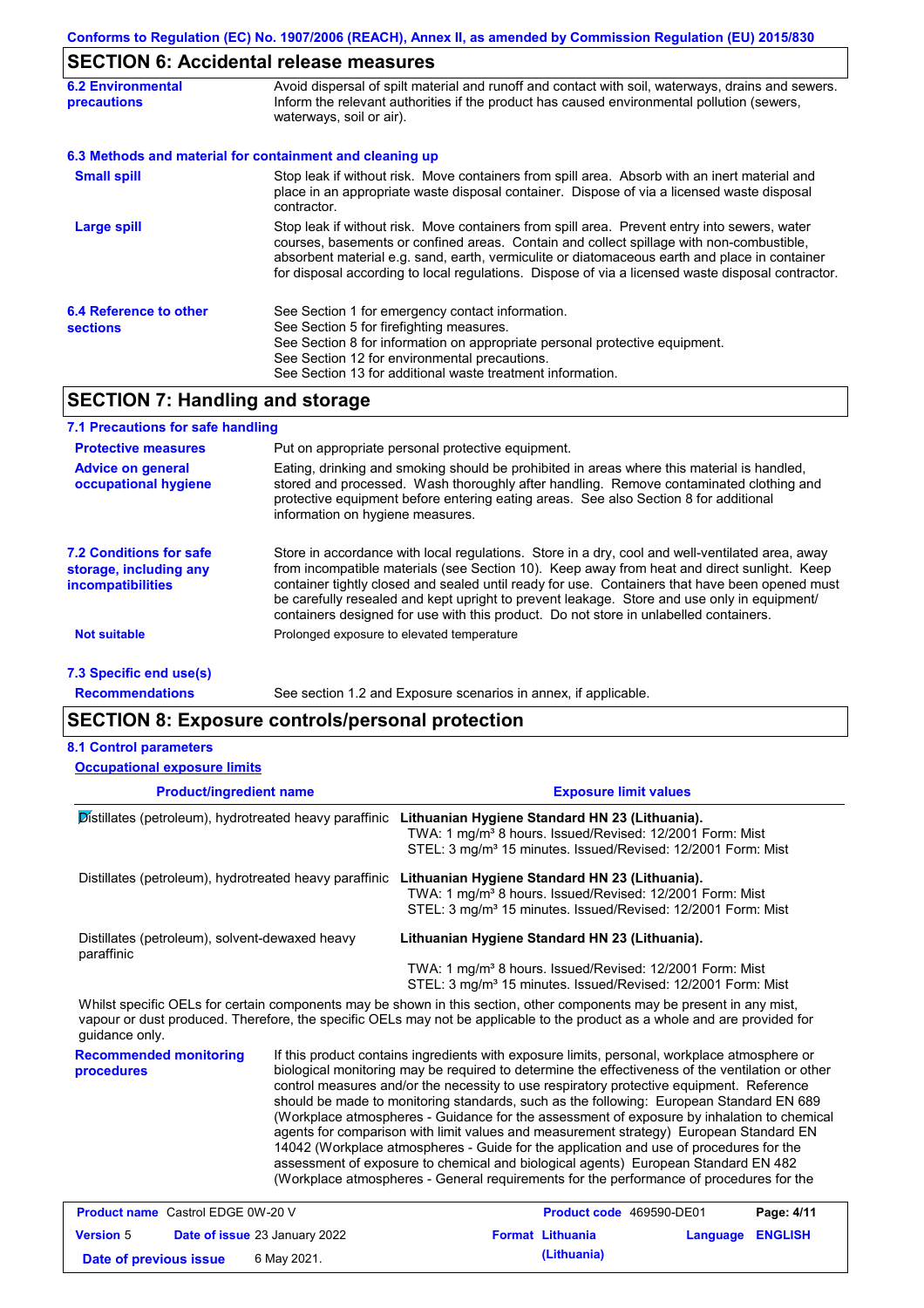# **SECTION 8: Exposure controls/personal protection**

measurement of chemical agents) Reference to national guidance documents for methods for the determination of hazardous substances will also be required.

| <b>Derived No Effect Level</b>                    |                                                                                                                                                                                                                                                                                                                                                                                                                                                                                                                                                                                                                                                                                                                                                                                                                                                                                                                                                                                                         |                          |                  |  |  |  |  |
|---------------------------------------------------|---------------------------------------------------------------------------------------------------------------------------------------------------------------------------------------------------------------------------------------------------------------------------------------------------------------------------------------------------------------------------------------------------------------------------------------------------------------------------------------------------------------------------------------------------------------------------------------------------------------------------------------------------------------------------------------------------------------------------------------------------------------------------------------------------------------------------------------------------------------------------------------------------------------------------------------------------------------------------------------------------------|--------------------------|------------------|--|--|--|--|
| No DNELs/DMELs available.                         |                                                                                                                                                                                                                                                                                                                                                                                                                                                                                                                                                                                                                                                                                                                                                                                                                                                                                                                                                                                                         |                          |                  |  |  |  |  |
| <b>Predicted No Effect Concentration</b>          |                                                                                                                                                                                                                                                                                                                                                                                                                                                                                                                                                                                                                                                                                                                                                                                                                                                                                                                                                                                                         |                          |                  |  |  |  |  |
| No PNECs available                                |                                                                                                                                                                                                                                                                                                                                                                                                                                                                                                                                                                                                                                                                                                                                                                                                                                                                                                                                                                                                         |                          |                  |  |  |  |  |
|                                                   |                                                                                                                                                                                                                                                                                                                                                                                                                                                                                                                                                                                                                                                                                                                                                                                                                                                                                                                                                                                                         |                          |                  |  |  |  |  |
| <b>8.2 Exposure controls</b>                      |                                                                                                                                                                                                                                                                                                                                                                                                                                                                                                                                                                                                                                                                                                                                                                                                                                                                                                                                                                                                         |                          |                  |  |  |  |  |
| <b>Appropriate engineering</b><br>controls        | Provide exhaust ventilation or other engineering controls to keep the relevant airborne<br>concentrations below their respective occupational exposure limits.<br>All activities involving chemicals should be assessed for their risks to health, to ensure<br>exposures are adequately controlled. Personal protective equipment should only be considered<br>after other forms of control measures (e.g. engineering controls) have been suitably evaluated.<br>Personal protective equipment should conform to appropriate standards, be suitable for use, be<br>kept in good condition and properly maintained.<br>Your supplier of personal protective equipment should be consulted for advice on selection and<br>appropriate standards. For further information contact your national organisation for standards.<br>The final choice of protective equipment will depend upon a risk assessment. It is important to<br>ensure that all items of personal protective equipment are compatible. |                          |                  |  |  |  |  |
| <b>Individual protection measures</b>             |                                                                                                                                                                                                                                                                                                                                                                                                                                                                                                                                                                                                                                                                                                                                                                                                                                                                                                                                                                                                         |                          |                  |  |  |  |  |
| <b>Hygiene measures</b>                           | Wash hands, forearms and face thoroughly after handling chemical products, before eating,<br>smoking and using the lavatory and at the end of the working period. Ensure that eyewash<br>stations and safety showers are close to the workstation location.                                                                                                                                                                                                                                                                                                                                                                                                                                                                                                                                                                                                                                                                                                                                             |                          |                  |  |  |  |  |
| <b>Respiratory protection</b>                     | In case of insufficient ventilation, wear suitable respiratory equipment.<br>The correct choice of respiratory protection depends upon the chemicals being handled, the<br>conditions of work and use, and the condition of the respiratory equipment. Safety procedures<br>should be developed for each intended application. Respiratory protection equipment should<br>therefore be chosen in consultation with the supplier/manufacturer and with a full assessment<br>of the working conditions.                                                                                                                                                                                                                                                                                                                                                                                                                                                                                                   |                          |                  |  |  |  |  |
| <b>Eye/face protection</b>                        | Safety glasses with side shields.                                                                                                                                                                                                                                                                                                                                                                                                                                                                                                                                                                                                                                                                                                                                                                                                                                                                                                                                                                       |                          |                  |  |  |  |  |
| <b>Skin protection</b>                            |                                                                                                                                                                                                                                                                                                                                                                                                                                                                                                                                                                                                                                                                                                                                                                                                                                                                                                                                                                                                         |                          |                  |  |  |  |  |
| <b>Hand protection</b>                            | <b>General Information:</b>                                                                                                                                                                                                                                                                                                                                                                                                                                                                                                                                                                                                                                                                                                                                                                                                                                                                                                                                                                             |                          |                  |  |  |  |  |
|                                                   | Because specific work environments and material handling practices vary, safety procedures<br>should be developed for each intended application. The correct choice of protective gloves<br>depends upon the chemicals being handled, and the conditions of work and use. Most gloves<br>provide protection for only a limited time before they must be discarded and replaced (even the<br>best chemically resistant gloves will break down after repeated chemical exposures).                                                                                                                                                                                                                                                                                                                                                                                                                                                                                                                        |                          |                  |  |  |  |  |
|                                                   | Gloves should be chosen in consultation with the supplier / manufacturer and taking account of<br>a full assessment of the working conditions.                                                                                                                                                                                                                                                                                                                                                                                                                                                                                                                                                                                                                                                                                                                                                                                                                                                          |                          |                  |  |  |  |  |
|                                                   | Recommended: Nitrile gloves.<br><b>Breakthrough time:</b>                                                                                                                                                                                                                                                                                                                                                                                                                                                                                                                                                                                                                                                                                                                                                                                                                                                                                                                                               |                          |                  |  |  |  |  |
|                                                   | Breakthrough time data are generated by glove manufacturers under laboratory test conditions<br>and represent how long a glove can be expected to provide effective permeation resistance. It<br>is important when following breakthrough time recommendations that actual workplace<br>conditions are taken into account. Always consult with your glove supplier for up-to-date<br>technical information on breakthrough times for the recommended glove type.<br>Our recommendations on the selection of gloves are as follows:                                                                                                                                                                                                                                                                                                                                                                                                                                                                      |                          |                  |  |  |  |  |
|                                                   | Continuous contact:                                                                                                                                                                                                                                                                                                                                                                                                                                                                                                                                                                                                                                                                                                                                                                                                                                                                                                                                                                                     |                          |                  |  |  |  |  |
|                                                   | Gloves with a minimum breakthrough time of 240 minutes, or >480 minutes if suitable gloves<br>can be obtained.<br>If suitable gloves are not available to offer that level of protection, gloves with shorter<br>breakthrough times may be acceptable as long as appropriate glove maintenance and<br>replacement regimes are determined and adhered to.                                                                                                                                                                                                                                                                                                                                                                                                                                                                                                                                                                                                                                                |                          |                  |  |  |  |  |
|                                                   | Short-term / splash protection:                                                                                                                                                                                                                                                                                                                                                                                                                                                                                                                                                                                                                                                                                                                                                                                                                                                                                                                                                                         |                          |                  |  |  |  |  |
|                                                   | Recommended breakthrough times as above.<br>It is recognised that for short-term, transient exposures, gloves with shorter breakthrough times<br>may commonly be used. Therefore, appropriate maintenance and replacement regimes must<br>be determined and rigorously followed.                                                                                                                                                                                                                                                                                                                                                                                                                                                                                                                                                                                                                                                                                                                        |                          |                  |  |  |  |  |
|                                                   |                                                                                                                                                                                                                                                                                                                                                                                                                                                                                                                                                                                                                                                                                                                                                                                                                                                                                                                                                                                                         |                          |                  |  |  |  |  |
| <b>Product name</b> Castrol EDGE 0W-20 V          |                                                                                                                                                                                                                                                                                                                                                                                                                                                                                                                                                                                                                                                                                                                                                                                                                                                                                                                                                                                                         | Product code 469590-DE01 | Page: 5/11       |  |  |  |  |
| <b>Version 5</b><br>Date of issue 23 January 2022 |                                                                                                                                                                                                                                                                                                                                                                                                                                                                                                                                                                                                                                                                                                                                                                                                                                                                                                                                                                                                         | <b>Format Lithuania</b>  | Language ENGLISH |  |  |  |  |

**Date of previous issue** 6 May 2021.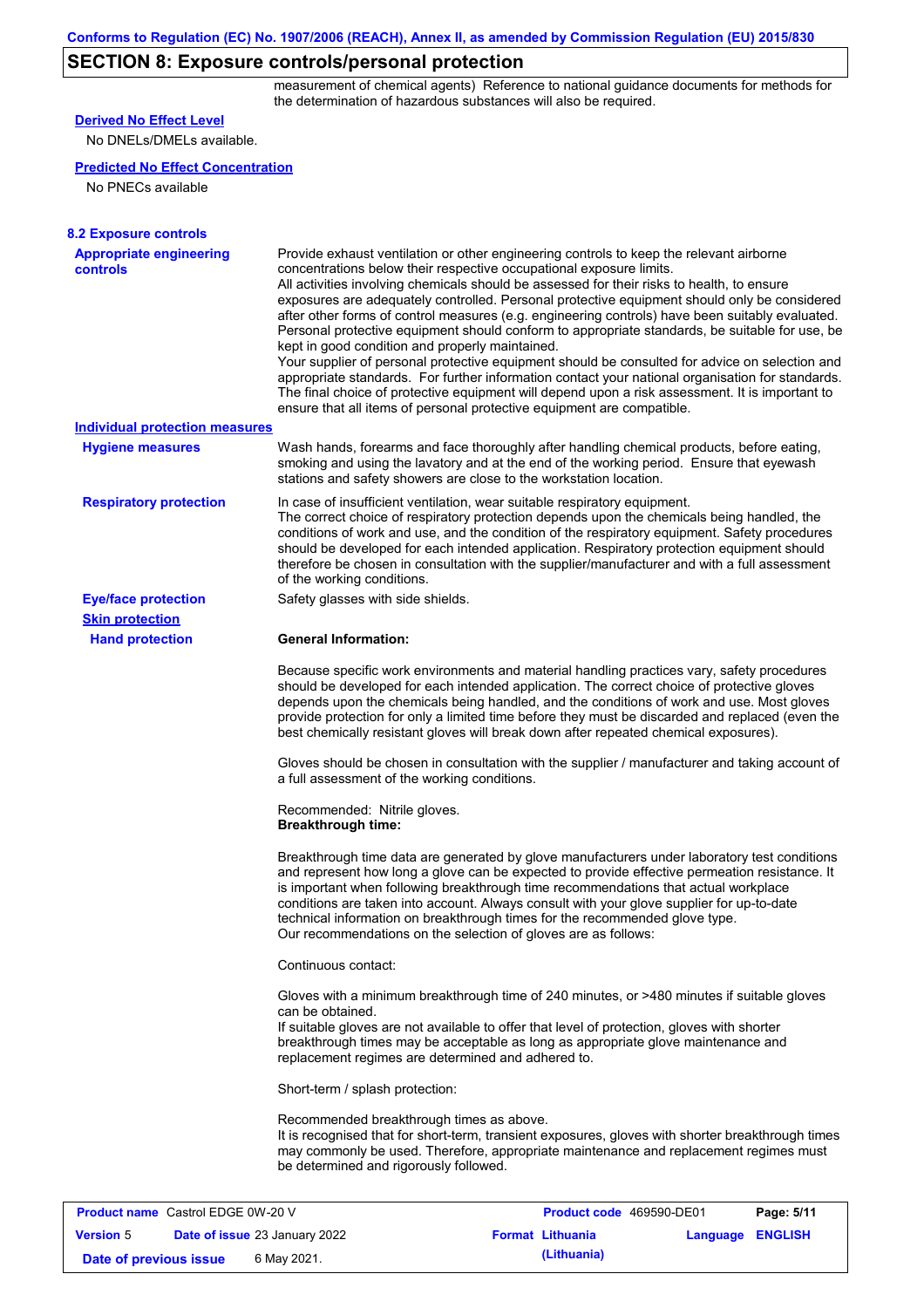# **SECTION 8: Exposure controls/personal protection**

### **Glove Thickness:**

For general applications, we recommend gloves with a thickness typically greater than 0.35 mm.

|                                           | It should be emphasised that glove thickness is not necessarily a good predictor of glove<br>resistance to a specific chemical, as the permeation efficiency of the glove will be dependent<br>on the exact composition of the glove material. Therefore, glove selection should also be based<br>on consideration of the task requirements and knowledge of breakthrough times.<br>Glove thickness may also vary depending on the glove manufacturer, the glove type and the<br>glove model. Therefore, the manufacturers' technical data should always be taken into account<br>to ensure selection of the most appropriate glove for the task.                                     |
|-------------------------------------------|---------------------------------------------------------------------------------------------------------------------------------------------------------------------------------------------------------------------------------------------------------------------------------------------------------------------------------------------------------------------------------------------------------------------------------------------------------------------------------------------------------------------------------------------------------------------------------------------------------------------------------------------------------------------------------------|
|                                           | Note: Depending on the activity being conducted, gloves of varying thickness may be required<br>for specific tasks. For example:                                                                                                                                                                                                                                                                                                                                                                                                                                                                                                                                                      |
|                                           | • Thinner gloves (down to 0.1 mm or less) may be required where a high degree of manual<br>dexterity is needed. However, these gloves are only likely to give short duration protection and<br>would normally be just for single use applications, then disposed of.                                                                                                                                                                                                                                                                                                                                                                                                                  |
|                                           | • Thicker gloves (up to 3 mm or more) may be required where there is a mechanical (as well<br>as a chemical) risk i.e. where there is abrasion or puncture potential.                                                                                                                                                                                                                                                                                                                                                                                                                                                                                                                 |
| <b>Skin and body</b>                      | Use of protective clothing is good industrial practice.<br>Personal protective equipment for the body should be selected based on the task being<br>performed and the risks involved and should be approved by a specialist before handling this<br>product.<br>Cotton or polyester/cotton overalls will only provide protection against light superficial<br>contamination that will not soak through to the skin. Overalls should be laundered on a regular<br>basis. When the risk of skin exposure is high (e.g. when cleaning up spillages or if there is a<br>risk of splashing) then chemical resistant aprons and/or impervious chemical suits and boots<br>will be required. |
| <b>Refer to standards:</b>                | Respiratory protection: EN 529<br>Gloves: EN 420, EN 374<br>Eye protection: EN 166<br>Filtering half-mask: EN 149<br>Filtering half-mask with valve: EN 405<br>Half-mask: EN 140 plus filter<br>Full-face mask: EN 136 plus filter<br>Particulate filters: EN 143<br>Gas/combined filters: EN 14387                                                                                                                                                                                                                                                                                                                                                                                   |
| <b>Environmental exposure</b><br>controls | Emissions from ventilation or work process equipment should be checked to ensure they<br>comply with the requirements of environmental protection legislation. In some cases, fume<br>scrubbers, filters or engineering modifications to the process equipment will be necessary to<br>reduce emissions to acceptable levels.                                                                                                                                                                                                                                                                                                                                                         |

## **SECTION 9: Physical and chemical properties**

The conditions of measurement of all properties are at standard temperature and pressure unless otherwise indicated.

### **9.1 Information on basic physical and chemical properties**

| <b>Appearance</b>                                      |                                              |                          |          |                |
|--------------------------------------------------------|----------------------------------------------|--------------------------|----------|----------------|
| <b>Physical state</b>                                  | Liquid.                                      |                          |          |                |
| <b>Colour</b>                                          | Amber.                                       |                          |          |                |
| <b>Odour</b>                                           | Not available.                               |                          |          |                |
| <b>Odour threshold</b>                                 | Not available.                               |                          |          |                |
| pH                                                     | Not applicable.                              |                          |          |                |
| <b>Melting point/freezing point</b>                    | Not available.                               |                          |          |                |
| Initial boiling point and boiling<br>range             | Not available.                               |                          |          |                |
| <b>Pour point</b>                                      | -45 $^{\circ}$ C                             |                          |          |                |
| <b>Flash point</b>                                     | Closed cup: >185°C (>365°F) [Pensky-Martens] |                          |          |                |
| <b>Evaporation rate</b>                                | Not available.                               |                          |          |                |
| <b>Flammability (solid, gas)</b>                       | Not available.                               |                          |          |                |
| <b>Upper/lower flammability or</b><br>explosive limits | Not available.                               |                          |          |                |
| <b>Vapour pressure</b>                                 | Not available.                               |                          |          |                |
| <b>Product name</b> Castrol EDGE 0W-20 V               |                                              | Product code 469590-DE01 |          | Page: 6/11     |
| <b>Version 5</b><br>Date of issue 23 January 2022      |                                              | <b>Format Lithuania</b>  | Language | <b>ENGLISH</b> |
| Date of previous issue                                 | 6 May 2021.                                  | (Lithuania)              |          |                |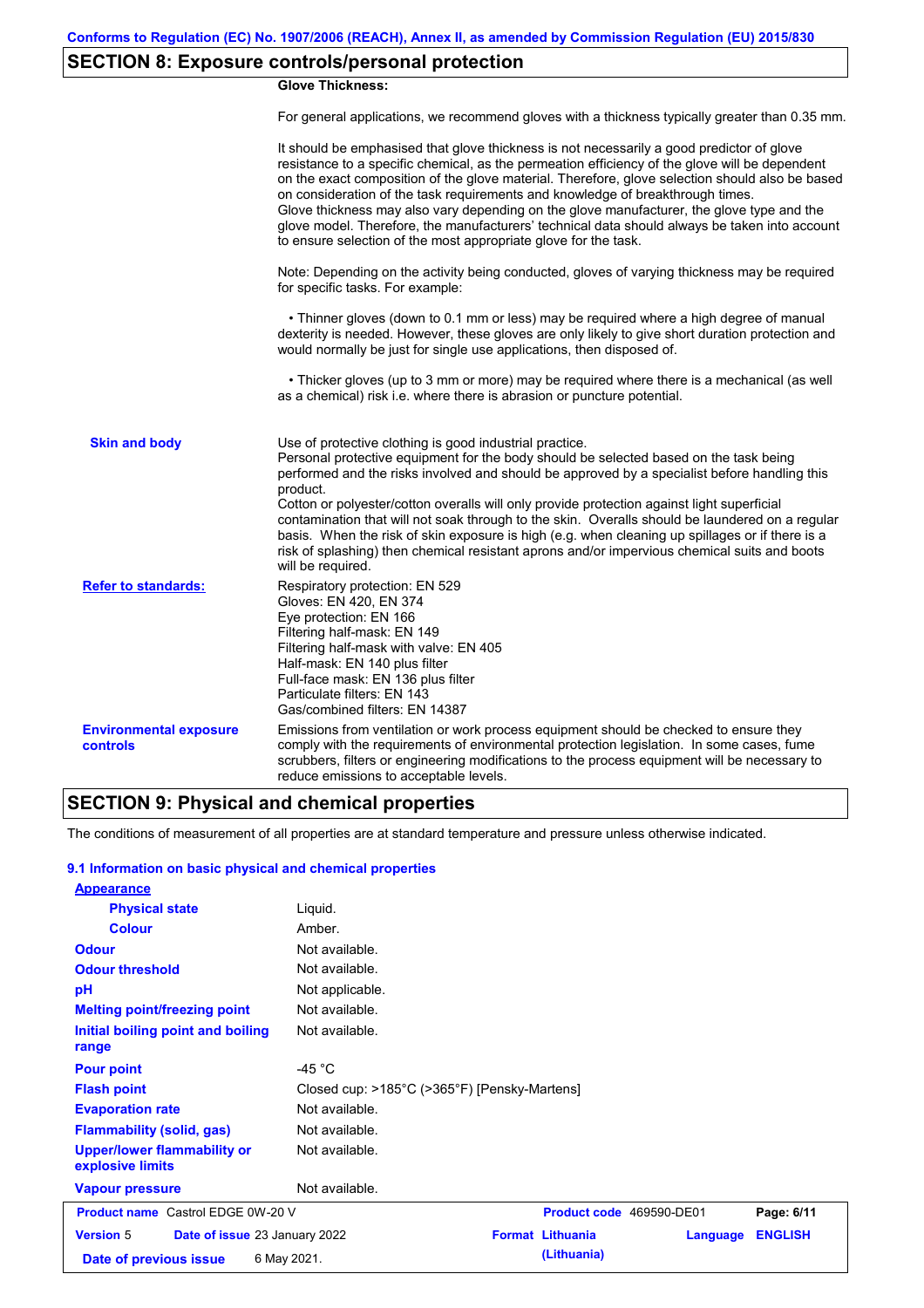# **SECTION 9: Physical and chemical properties**

|                                                                                                                       |                                                                                                                                                                         | Vapour Pressure at 20°C |          |                    | Vapour pressure at 50°C |                |               |
|-----------------------------------------------------------------------------------------------------------------------|-------------------------------------------------------------------------------------------------------------------------------------------------------------------------|-------------------------|----------|--------------------|-------------------------|----------------|---------------|
|                                                                                                                       | <b>Ingredient name</b>                                                                                                                                                  | mm Hg kPa               |          | <b>Method</b>      | mm<br>Hg                | kPa            | <b>Method</b> |
|                                                                                                                       | Distillates (petroleum),<br>hydrotreated heavy<br>paraffinic                                                                                                            | < 0.08                  | < 0.011  | <b>ASTM D 5191</b> |                         |                |               |
|                                                                                                                       | Distillates (petroleum),<br>hydrotreated heavy<br>paraffinic                                                                                                            | < 0.08                  | < 0.011  | <b>ASTM D 5191</b> |                         |                |               |
|                                                                                                                       | Distillates (petroleum),<br>solvent-dewaxed<br>heavy paraffinic                                                                                                         | < 0.08                  | < 0.011  | <b>ASTM D 5191</b> |                         |                |               |
|                                                                                                                       | bis(nonylphenyl)amine                                                                                                                                                   | < 0.01                  | < 0.0013 | EU A.4             | 0                       | 0              | <b>EU A.4</b> |
| <b>Vapour density</b>                                                                                                 | Not available.                                                                                                                                                          |                         |          |                    |                         |                |               |
| <b>Relative density</b>                                                                                               | Not available.                                                                                                                                                          |                         |          |                    |                         |                |               |
| <b>Density</b>                                                                                                        | $\leq$ 1000 kg/m <sup>3</sup> (<1 g/cm <sup>3</sup> ) at 15°C                                                                                                           |                         |          |                    |                         |                |               |
| <b>Solubility(ies)</b>                                                                                                | insoluble in water.                                                                                                                                                     |                         |          |                    |                         |                |               |
| <b>Partition coefficient: n-octanol/</b><br>water                                                                     | Mot applicable.                                                                                                                                                         |                         |          |                    |                         |                |               |
| <b>Auto-ignition temperature</b>                                                                                      | <b>Ingredient name</b>                                                                                                                                                  |                         | °C       | °F                 |                         | <b>Method</b>  |               |
|                                                                                                                       | bis(nonylphenyl)amine                                                                                                                                                   |                         | 440      | 824                |                         | <b>EU A.15</b> |               |
| <b>Decomposition temperature</b>                                                                                      | Not available.                                                                                                                                                          |                         |          |                    |                         |                |               |
| <b>Viscosity</b>                                                                                                      | Kinematic: 47.4 mm <sup>2</sup> /s (47.4 cSt) at 40°C<br>Kinematic: 8.9 to 9.3 mm <sup>2</sup> /s (8.9 to 9.3 cSt) at 100°C                                             |                         |          |                    |                         |                |               |
| <b>Explosive properties</b>                                                                                           | Not available.                                                                                                                                                          |                         |          |                    |                         |                |               |
| <b>Oxidising properties</b>                                                                                           | Not available.                                                                                                                                                          |                         |          |                    |                         |                |               |
| <b>Particle characteristics</b><br><b>Median particle size</b><br>9.2 Other information<br>No additional information. | Mot applicable.                                                                                                                                                         |                         |          |                    |                         |                |               |
| <b>SECTION 10: Stability and reactivity</b>                                                                           |                                                                                                                                                                         |                         |          |                    |                         |                |               |
| <b>10.1 Reactivity</b>                                                                                                | No specific test data available for this product. Refer to Conditions to avoid and Incompatible<br>materials for additional information.                                |                         |          |                    |                         |                |               |
| <b>10.2 Chemical stability</b>                                                                                        | The product is stable.                                                                                                                                                  |                         |          |                    |                         |                |               |
| <b>10.3 Possibility of</b><br>hazardous reactions                                                                     | Under normal conditions of storage and use, hazardous reactions will not occur.<br>Under normal conditions of storage and use, hazardous polymerisation will not occur. |                         |          |                    |                         |                |               |
| <b>10.4 Conditions to avoid</b>                                                                                       | Avoid all possible sources of ignition (spark or flame).                                                                                                                |                         |          |                    |                         |                |               |

**10.6 Hazardous decomposition products** Under normal conditions of storage and use, hazardous decomposition products should not be produced. **10.5 Incompatible materials** Reactive or incompatible with the following materials: oxidising materials.

# **SECTION 11: Toxicological information**

| 11.1 Information on toxicological effects          |                                                                                                                     |                          |          |                |
|----------------------------------------------------|---------------------------------------------------------------------------------------------------------------------|--------------------------|----------|----------------|
| <b>Acute toxicity estimates</b>                    |                                                                                                                     |                          |          |                |
| Not available.                                     |                                                                                                                     |                          |          |                |
| <b>Information on likely</b><br>routes of exposure | Routes of entry anticipated: Dermal, Inhalation.                                                                    |                          |          |                |
| <b>Potential acute health effects</b>              |                                                                                                                     |                          |          |                |
| <b>Inhalation</b>                                  | Exposure to decomposition products may cause a health hazard. Serious effects may be<br>delayed following exposure. |                          |          |                |
| <b>Ingestion</b>                                   | No known significant effects or critical hazards.                                                                   |                          |          |                |
| <b>Product name</b> Castrol EDGE 0W-20 V           |                                                                                                                     | Product code 469590-DE01 |          | Page: 7/11     |
| <b>Version 5</b>                                   | Date of issue 23 January 2022                                                                                       | <b>Format Lithuania</b>  | Language | <b>ENGLISH</b> |
| Date of previous issue                             | 6 May 2021.                                                                                                         | (Lithuania)              |          |                |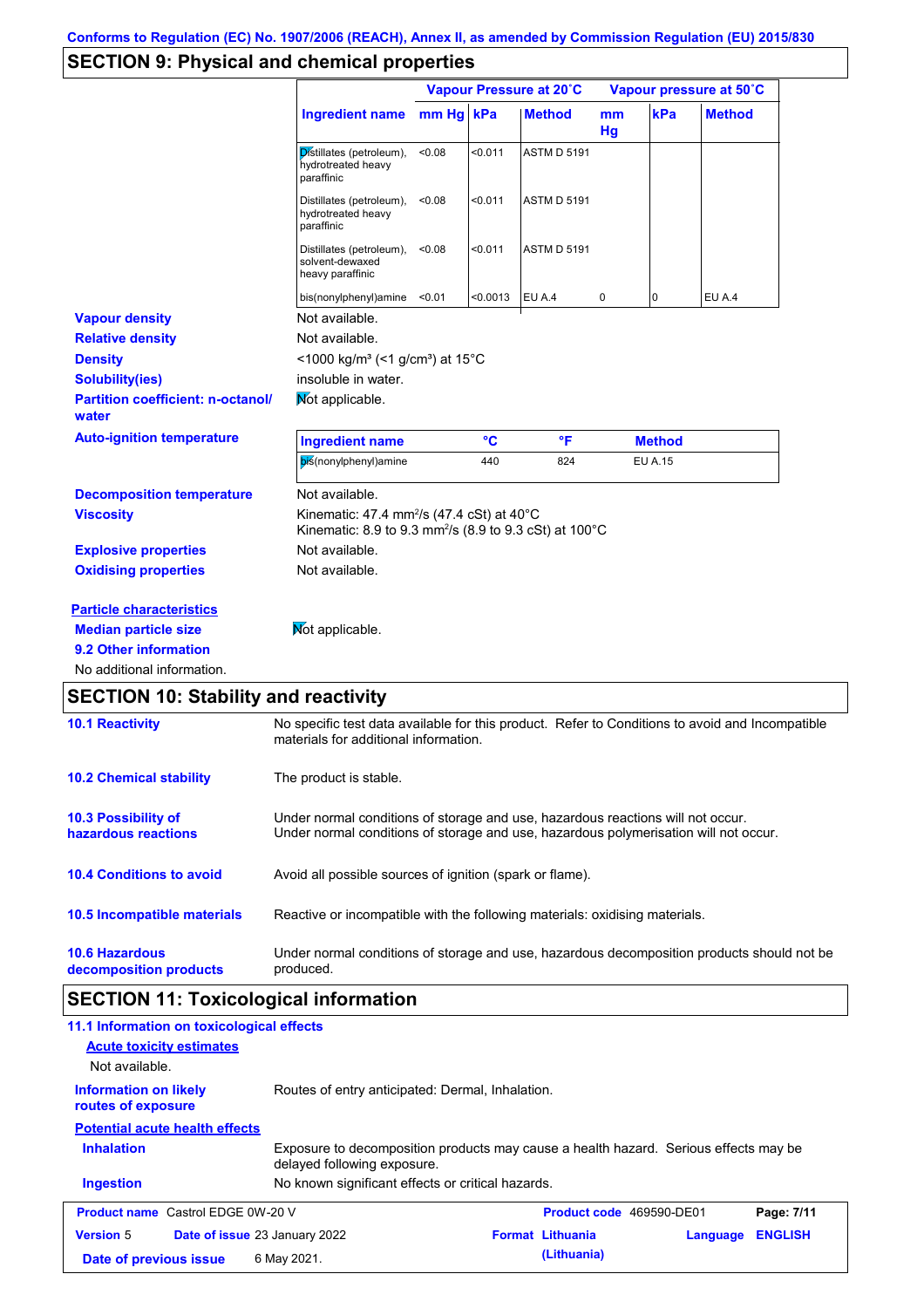## **SECTION 11: Toxicological information**

| <b>Skin contact</b>                     | Defatting to the skin. May cause skin dryness and irritation.                                                                                                                                                                                                                                                                                                                                                   |  |  |  |
|-----------------------------------------|-----------------------------------------------------------------------------------------------------------------------------------------------------------------------------------------------------------------------------------------------------------------------------------------------------------------------------------------------------------------------------------------------------------------|--|--|--|
| <b>Eye contact</b>                      | No known significant effects or critical hazards.                                                                                                                                                                                                                                                                                                                                                               |  |  |  |
|                                         | Symptoms related to the physical, chemical and toxicological characteristics                                                                                                                                                                                                                                                                                                                                    |  |  |  |
| <b>Inhalation</b>                       | No specific data.                                                                                                                                                                                                                                                                                                                                                                                               |  |  |  |
| <b>Ingestion</b>                        | No specific data.                                                                                                                                                                                                                                                                                                                                                                                               |  |  |  |
| <b>Skin contact</b>                     | Adverse symptoms may include the following:<br>irritation<br>dryness<br>cracking                                                                                                                                                                                                                                                                                                                                |  |  |  |
| <b>Eye contact</b>                      | No specific data.                                                                                                                                                                                                                                                                                                                                                                                               |  |  |  |
|                                         | Delayed and immediate effects as well as chronic effects from short and long-term exposure                                                                                                                                                                                                                                                                                                                      |  |  |  |
| <b>Inhalation</b>                       | Overexposure to the inhalation of airborne droplets or aerosols may cause irritation of the<br>respiratory tract.                                                                                                                                                                                                                                                                                               |  |  |  |
| <b>Ingestion</b>                        | Ingestion of large quantities may cause nausea and diarrhoea.                                                                                                                                                                                                                                                                                                                                                   |  |  |  |
| <b>Skin contact</b>                     | Prolonged or repeated contact can defat the skin and lead to irritation and/or dermatitis.                                                                                                                                                                                                                                                                                                                      |  |  |  |
| <b>Eye contact</b>                      | Potential risk of transient stinging or redness if accidental eye contact occurs.                                                                                                                                                                                                                                                                                                                               |  |  |  |
| <b>Potential chronic health effects</b> |                                                                                                                                                                                                                                                                                                                                                                                                                 |  |  |  |
| <b>General</b>                          | <b>USED ENGINE OILS</b><br>Combustion products resulting from the operation of internal combustion engines contaminate<br>engine oils during use. Used engine oil may contain hazardous components which have the<br>potential to cause skin cancer. Frequent or prolonged contact with all types and makes of used<br>engine oil must therefore be avoided and a high standard of personal hygiene maintained. |  |  |  |
| <b>Carcinogenicity</b>                  | No known significant effects or critical hazards.                                                                                                                                                                                                                                                                                                                                                               |  |  |  |
| <b>Mutagenicity</b>                     | No known significant effects or critical hazards.                                                                                                                                                                                                                                                                                                                                                               |  |  |  |
| <b>Developmental effects</b>            | No known significant effects or critical hazards.                                                                                                                                                                                                                                                                                                                                                               |  |  |  |
| <b>Fertility effects</b>                | No known significant effects or critical hazards.                                                                                                                                                                                                                                                                                                                                                               |  |  |  |
|                                         |                                                                                                                                                                                                                                                                                                                                                                                                                 |  |  |  |

## **SECTION 12: Ecological information**

```
12.1 Toxicity
```
**Environmental hazards** Not classified as dangerous

### **12.2 Persistence and degradability**

Expected to be biodegradable.

### **12.3 Bioaccumulative potential**

This product is not expected to bioaccumulate through food chains in the environment.

| <b>12.4 Mobility in soil</b>                                  |                                                                      |
|---------------------------------------------------------------|----------------------------------------------------------------------|
| <b>Soil/water partition</b><br>coefficient (K <sub>oc</sub> ) | Not available.                                                       |
| <b>Mobility</b>                                               | Spillages may penetrate the soil causing ground water contamination. |

### **12.5 Results of PBT and vPvB assessment**

Product does not meet the criteria for PBT or vPvB according to Regulation (EC) No. 1907/2006, Annex XIII.

#### **12.6 Other adverse effects**

**Other ecological information**

Spills may form a film on water surfaces causing physical damage to organisms. Oxygen transfer could also be impaired.

### **SECTION 13: Disposal considerations**

### **13.1 Waste treatment methods**

**Methods of disposal**

**Product**

Where possible, arrange for product to be recycled. Dispose of via an authorised person/ licensed waste disposal contractor in accordance with local regulations.

### **European waste catalogue (EWC) Hazardous waste** Yes.

|                  | <b>Waste code</b>                        | <b>Waste designation</b><br>Imineral-based non-chlorinated engine, gear and lubricating oils |  |                          |          |                |
|------------------|------------------------------------------|----------------------------------------------------------------------------------------------|--|--------------------------|----------|----------------|
| 13 02 05*        |                                          |                                                                                              |  |                          |          |                |
|                  | <b>Product name</b> Castrol EDGE 0W-20 V |                                                                                              |  | Product code 469590-DE01 |          | Page: 8/11     |
| <b>Version 5</b> |                                          | Date of issue 23 January 2022                                                                |  | <b>Format Lithuania</b>  | Language | <b>ENGLISH</b> |
|                  | Date of previous issue                   | 6 May 2021.                                                                                  |  | (Lithuania)              |          |                |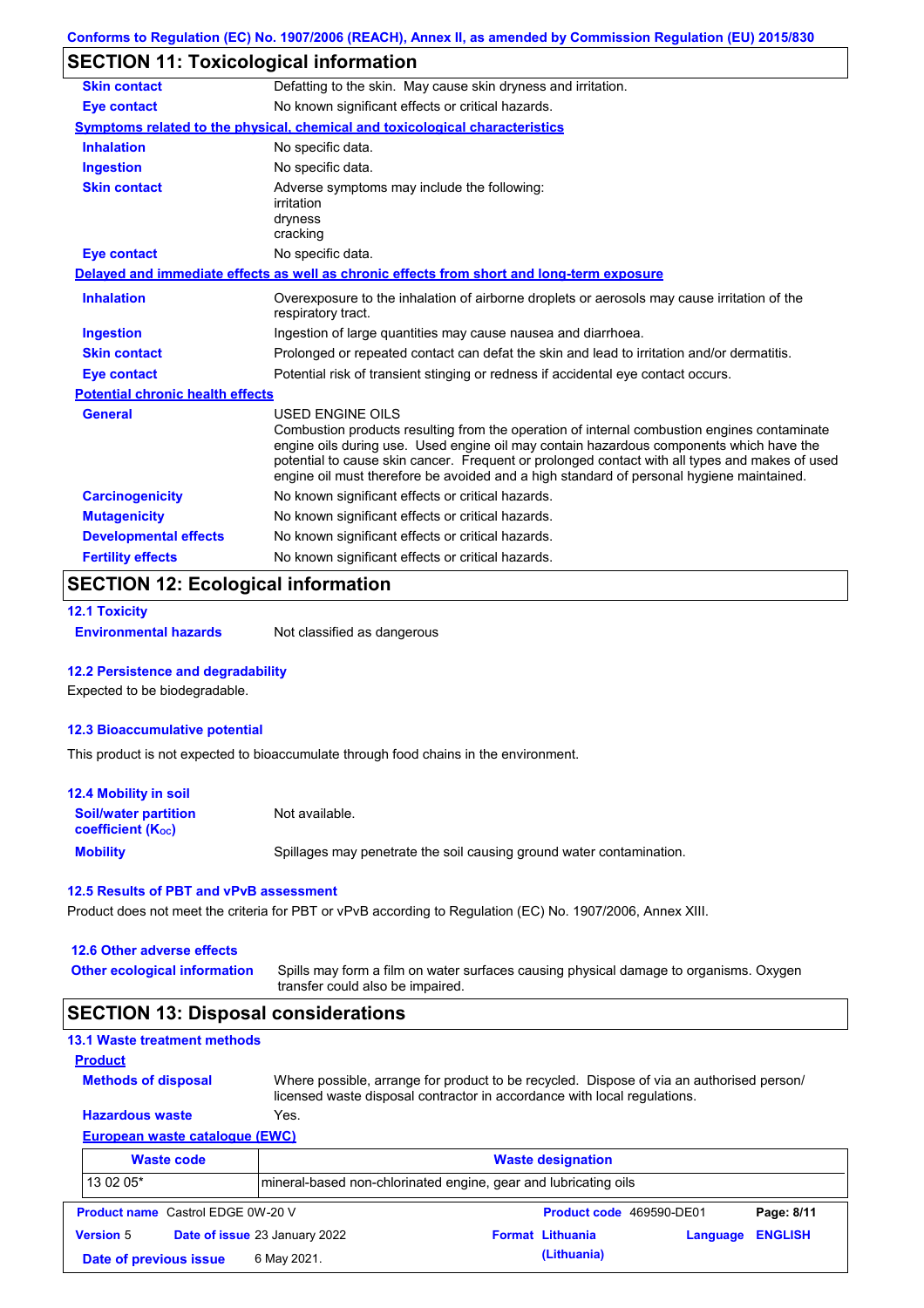## **SECTION 13: Disposal considerations**

However, deviation from the intended use and/or the presence of any potential contaminants may require an alternative waste disposal code to be assigned by the end user.

### **Packaging**

| <b>Methods of disposal</b>               | Where possible, arrange for product to be recycled. Dispose of via an authorised person/<br>licensed waste disposal contractor in accordance with local regulations.                                                                    |
|------------------------------------------|-----------------------------------------------------------------------------------------------------------------------------------------------------------------------------------------------------------------------------------------|
| <b>Special precautions</b>               | This material and its container must be disposed of in a safe way. Empty containers or liners<br>may retain some product residues. Avoid dispersal of spilt material and runoff and contact with<br>soil, waterways, drains and sewers. |
| <b>References</b>                        | Commission 2014/955/EU<br>Directive 2008/98/EC                                                                                                                                                                                          |
| <b>SECTION 14: Transport information</b> |                                                                                                                                                                                                                                         |

#### - - - - - - - - - Not regulated. Not regulated. Not regulated. - - - **ADR/RID IMDG IATA 14.1 UN number 14.2 UN proper shipping name 14.3 Transport hazard class(es) 14.4 Packing group ADN Additional information 14.5 Environmental hazards** No. 1980 | No. 1980 | No. 1980 | No. 1980 | No. 1980 | No. 1980 | No. 1980 | No. 1980 | No. 1980 | No. 1980 | Not regulated. - No. - -

**14.6 Special precautions for user** Not available.

#### **14.7 Transport in bulk according to IMO instruments**

# **SECTION 15: Regulatory information**

Not available.

|                                                                                                                                                          | 15.1 Safety, health and environmental regulations/legislation specific for the substance or mixture                            |                          |          |                |
|----------------------------------------------------------------------------------------------------------------------------------------------------------|--------------------------------------------------------------------------------------------------------------------------------|--------------------------|----------|----------------|
| EU Regulation (EC) No. 1907/2006 (REACH)                                                                                                                 |                                                                                                                                |                          |          |                |
| Annex XIV - List of substances subject to authorisation                                                                                                  |                                                                                                                                |                          |          |                |
| <b>Annex XIV</b>                                                                                                                                         |                                                                                                                                |                          |          |                |
| None of the components are listed.                                                                                                                       |                                                                                                                                |                          |          |                |
| <b>Substances of very high concern</b>                                                                                                                   |                                                                                                                                |                          |          |                |
| None of the components are listed.                                                                                                                       |                                                                                                                                |                          |          |                |
| EU Regulation (EC) No. 1907/2006 (REACH)                                                                                                                 |                                                                                                                                |                          |          |                |
| <b>Annex XVII - Restrictions</b><br>on the manufacture.<br>placing on the market<br>and use of certain<br>dangerous substances,<br>mixtures and articles | Not applicable.                                                                                                                |                          |          |                |
| <b>Other regulations</b>                                                                                                                                 |                                                                                                                                |                          |          |                |
| <b>REACH Status</b>                                                                                                                                      | The company, as identified in Section 1, sells this product in the EU in compliance with the<br>current requirements of REACH. |                          |          |                |
| <b>United States inventory</b><br>(TSCA 8b)                                                                                                              | All components are active or exempted.                                                                                         |                          |          |                |
| <b>Australia inventory (AIIC)</b>                                                                                                                        | At least one component is not listed.                                                                                          |                          |          |                |
| <b>Canada inventory</b>                                                                                                                                  | All components are listed or exempted.                                                                                         |                          |          |                |
| <b>China inventory (IECSC)</b>                                                                                                                           | At least one component is not listed.                                                                                          |                          |          |                |
| <b>Product name</b> Castrol EDGE 0W-20 V                                                                                                                 |                                                                                                                                | Product code 469590-DE01 |          | Page: 9/11     |
| <b>Version 5</b>                                                                                                                                         | Date of issue 23 January 2022                                                                                                  | <b>Format Lithuania</b>  | Language | <b>ENGLISH</b> |
| Date of previous issue                                                                                                                                   | 6 May 2021.                                                                                                                    | (Lithuania)              |          |                |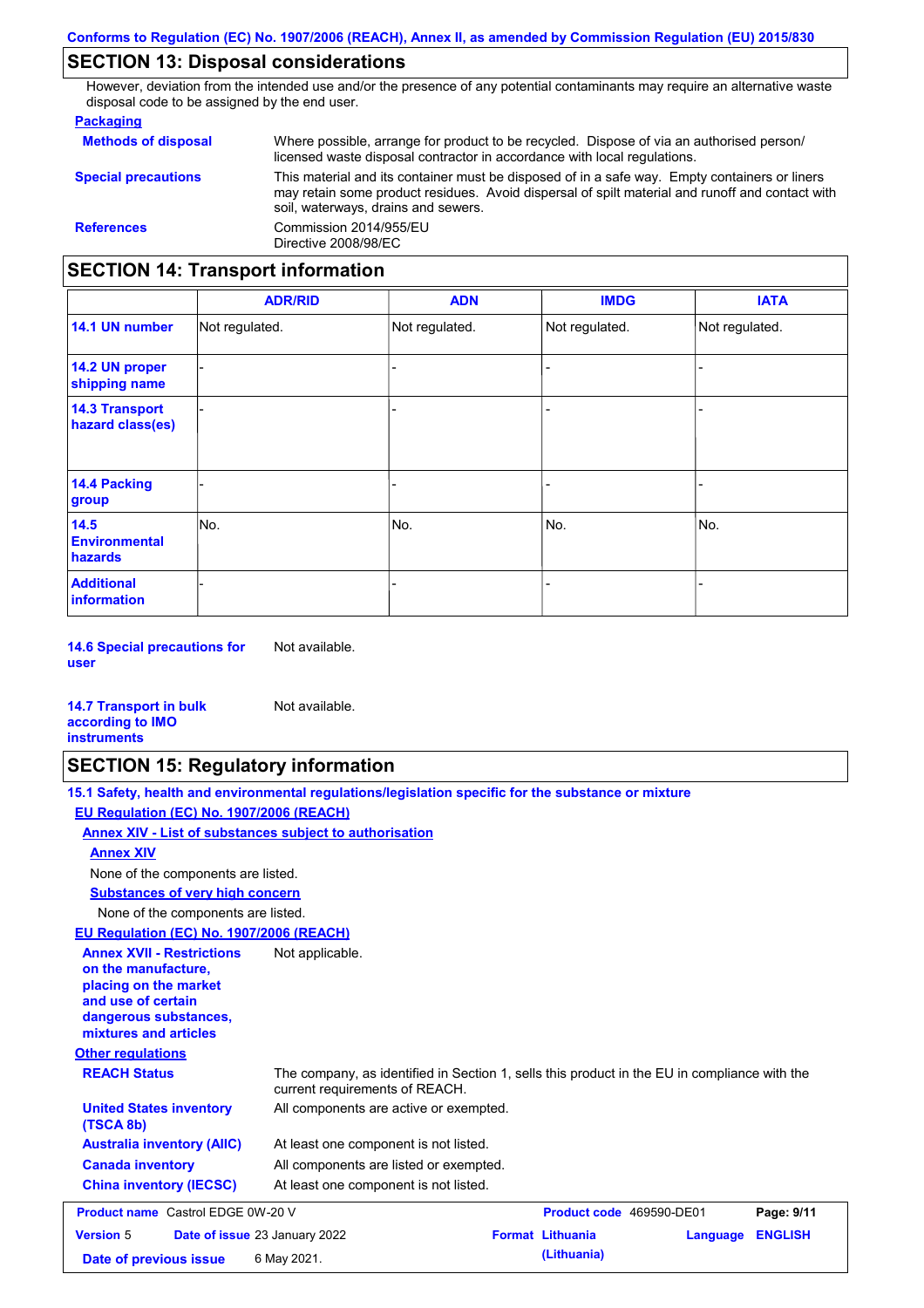# **SECTION 15: Regulatory information**

| <b>Japan inventory (CSCL)</b>                                   | At least one component is not listed.  |
|-----------------------------------------------------------------|----------------------------------------|
| <b>Korea inventory (KECI)</b>                                   | All components are listed or exempted. |
| <b>Philippines inventory</b><br>(PICCS)                         | At least one component is not listed.  |
| <b>Taiwan Chemical</b><br><b>Substances Inventory</b><br>(TCSI) | All components are listed or exempted. |
| Ozone depleting substances (1005/2009/EU)                       |                                        |
| Not listed.                                                     |                                        |
| Prior Informed Consent (PIC) (649/2012/EU)<br>Not listed.       |                                        |
| <b>Persistent Organic Pollutants</b>                            |                                        |
| Not listed.                                                     |                                        |
| <b>EU - Water framework directive - Priority substances</b>     |                                        |
| None of the components are listed.                              |                                        |
| <b>Seveso Directive</b>                                         |                                        |
| This product is not controlled under the Seveso Directive.      |                                        |

| <b>15.2 Chemical safety</b> | A Chemical Safety Assessment has been carried out for one or more of the substances within  |
|-----------------------------|---------------------------------------------------------------------------------------------|
| assessment                  | this mixture. A Chemical Safety Assessment has not been carried out for the mixture itself. |

| <b>SECTION 16: Other information</b>     |                                                                                                                                                          |                          |          |                |  |  |
|------------------------------------------|----------------------------------------------------------------------------------------------------------------------------------------------------------|--------------------------|----------|----------------|--|--|
| <b>Abbreviations and acronyms</b>        | ADN = European Provisions concerning the International Carriage of Dangerous Goods by                                                                    |                          |          |                |  |  |
|                                          | Inland Waterway                                                                                                                                          |                          |          |                |  |  |
|                                          | ADR = The European Agreement concerning the International Carriage of Dangerous Goods by                                                                 |                          |          |                |  |  |
|                                          | Road                                                                                                                                                     |                          |          |                |  |  |
|                                          | ATE = Acute Toxicity Estimate                                                                                                                            |                          |          |                |  |  |
|                                          | BCF = Bioconcentration Factor                                                                                                                            |                          |          |                |  |  |
|                                          | CAS = Chemical Abstracts Service                                                                                                                         |                          |          |                |  |  |
|                                          | CLP = Classification, Labelling and Packaging Regulation [Regulation (EC) No. 1272/2008]                                                                 |                          |          |                |  |  |
|                                          | CSA = Chemical Safety Assessment                                                                                                                         |                          |          |                |  |  |
|                                          | CSR = Chemical Safety Report                                                                                                                             |                          |          |                |  |  |
|                                          | <b>DMEL = Derived Minimal Effect Level</b>                                                                                                               |                          |          |                |  |  |
|                                          | DNEL = Derived No Effect Level                                                                                                                           |                          |          |                |  |  |
|                                          | EINECS = European Inventory of Existing Commercial chemical Substances                                                                                   |                          |          |                |  |  |
|                                          | ES = Exposure Scenario                                                                                                                                   |                          |          |                |  |  |
|                                          | EUH statement = CLP-specific Hazard statement                                                                                                            |                          |          |                |  |  |
|                                          | EWC = European Waste Catalogue                                                                                                                           |                          |          |                |  |  |
|                                          | GHS = Globally Harmonized System of Classification and Labelling of Chemicals                                                                            |                          |          |                |  |  |
|                                          | IATA = International Air Transport Association                                                                                                           |                          |          |                |  |  |
|                                          | IBC = Intermediate Bulk Container                                                                                                                        |                          |          |                |  |  |
|                                          | IMDG = International Maritime Dangerous Goods                                                                                                            |                          |          |                |  |  |
|                                          |                                                                                                                                                          |                          |          |                |  |  |
|                                          | LogPow = logarithm of the octanol/water partition coefficient                                                                                            |                          |          |                |  |  |
|                                          | MARPOL = International Convention for the Prevention of Pollution From Ships, 1973 as<br>modified by the Protocol of 1978. ("Marpol" = marine pollution) |                          |          |                |  |  |
|                                          |                                                                                                                                                          |                          |          |                |  |  |
|                                          | OECD = Organisation for Economic Co-operation and Development                                                                                            |                          |          |                |  |  |
|                                          | PBT = Persistent, Bioaccumulative and Toxic                                                                                                              |                          |          |                |  |  |
|                                          | <b>PNEC = Predicted No Effect Concentration</b>                                                                                                          |                          |          |                |  |  |
|                                          | REACH = Registration, Evaluation, Authorisation and Restriction of Chemicals Regulation<br>[Regulation (EC) No. 1907/2006]                               |                          |          |                |  |  |
|                                          | RID = The Regulations concerning the International Carriage of Dangerous Goods by Rail                                                                   |                          |          |                |  |  |
|                                          | <b>RRN = REACH Registration Number</b>                                                                                                                   |                          |          |                |  |  |
|                                          | SADT = Self-Accelerating Decomposition Temperature                                                                                                       |                          |          |                |  |  |
|                                          | SVHC = Substances of Very High Concern                                                                                                                   |                          |          |                |  |  |
|                                          | STOT-RE = Specific Target Organ Toxicity - Repeated Exposure                                                                                             |                          |          |                |  |  |
|                                          | STOT-SE = Specific Target Organ Toxicity - Single Exposure                                                                                               |                          |          |                |  |  |
|                                          | TWA = Time weighted average                                                                                                                              |                          |          |                |  |  |
|                                          | $UN = United Nations$                                                                                                                                    |                          |          |                |  |  |
|                                          | UVCB = Complex hydrocarbon substance                                                                                                                     |                          |          |                |  |  |
|                                          | VOC = Volatile Organic Compound                                                                                                                          |                          |          |                |  |  |
|                                          |                                                                                                                                                          |                          |          |                |  |  |
|                                          | vPvB = Very Persistent and Very Bioaccumulative                                                                                                          |                          |          |                |  |  |
|                                          | Varies = may contain one or more of the following 64741-88-4 / RRN 01-2119488706-23,                                                                     |                          |          |                |  |  |
|                                          | 64741-89-5 / RRN 01-2119487067-30, 64741-95-3 / RRN 01-2119487081-40, 64741-96-4/ RRN                                                                    |                          |          |                |  |  |
| <b>Product name</b> Castrol EDGE 0W-20 V | 01-2119483621-38, 64742-01-4 / RRN 01-2119488707-21, 64742-44-5 / RRN                                                                                    |                          |          |                |  |  |
|                                          |                                                                                                                                                          | Product code 469590-DE01 |          | Page: 10/11    |  |  |
| <b>Version 5</b>                         | Date of issue 23 January 2022                                                                                                                            | <b>Format Lithuania</b>  | Language | <b>ENGLISH</b> |  |  |
| Date of previous issue                   | 6 May 2021.                                                                                                                                              | (Lithuania)              |          |                |  |  |